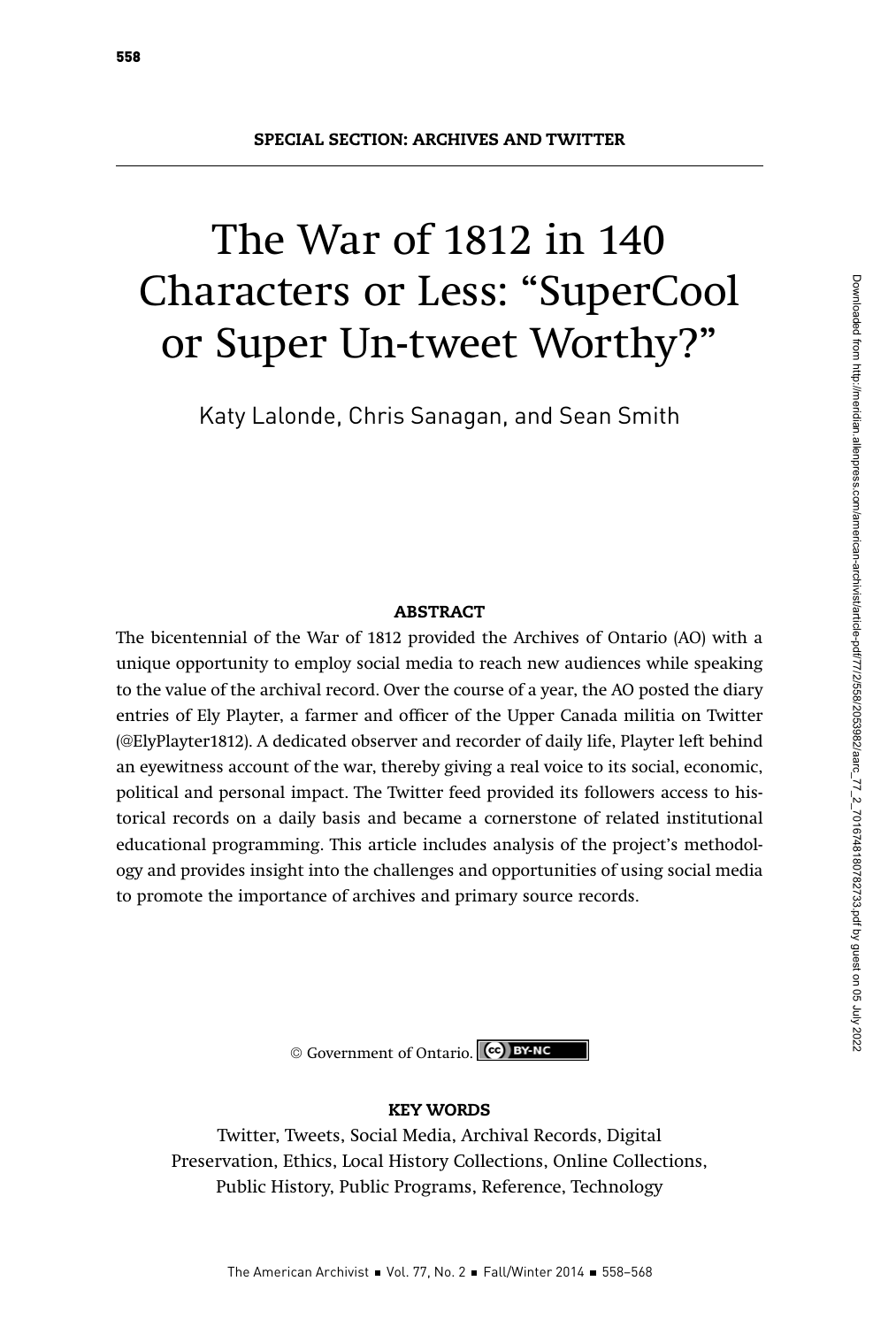The bicentennial of the War of 1812 provided the Archives of Ontario (AO) with a unique opportunity to investigate commemoration in a Web-based culture, employ social media to reach new audiences, and speak of the value of the archival record. In May 2012, the AO launched an initiative to broadcast the diary entries of Ely Playter, a farmer and officer of the Upper Canada militia. A dedicated observer and recorder of daily life, Playter left behind an astonishing eyewitness account of the war, thereby giving a real voice to its social, economic, political, and personal impact.

Intending to inform, entertain, and educate, the Ely Playter Twitter feed (@ElyPlayter1812) $^{\rm 1}$  resurrected the man and his observations, effectively acting as a venue that promoted the continued importance and use of primary source records. As a cornerstone of the AO's War of 1812 bicentennial programming, the Ely Playter Twitter feed played a leading role in connecting the public with this pivotal event in North American history.

## **Who Was Ely Playter?**

Born in New Jersey in 1776, Ely Playter moved to Upper Canada in the 1790s, married, farmed, and raised his family in the colonial town of York, known today as Toronto. In 1824, he was elected to the Upper Canada House of Assembly and, by 1826, had returned to the United States, settling in Pekin, New York. During his lifetime, Playter would also run a tavern and become a Methodist lay preacher. Ely Playter died on August 29, 1858.

Between 1801 and 1853, Playter recorded his daily activities in a series of diaries. Chronological, consistently entered, and impressively legible, the diaries form the Ely Playter fonds (F 556) and were donated to the AO in 1954 by one of his descendants. The diaries discuss farming, family events, social activities, religion, and, most importantly, his experiences as a militia officer during the War of 1812, including a detailed eyewitness account of the Battle of York in 1813 and the town's subsequent occupation by American forces. After the war, the diaries recount Playter's political activities and his return to the United States.

Playter's diaries record a blend of the remarkable and the mundane. One day, he tends his garden and plants potatoes. The next, he drills troops and issues arms. The entries are often very detailed, offering descriptions of prominent citizens and recognizable locations. They are also vivid, engaging, and, at times, exciting, exhibiting a soap opera–like quality that is no doubt a direct result of Playter's habit of recording the day's events, no matter how small. As a rich vein of early nineteenth-century Canadian social history, the decision to post his diary entries to Twitter was a relatively easy one.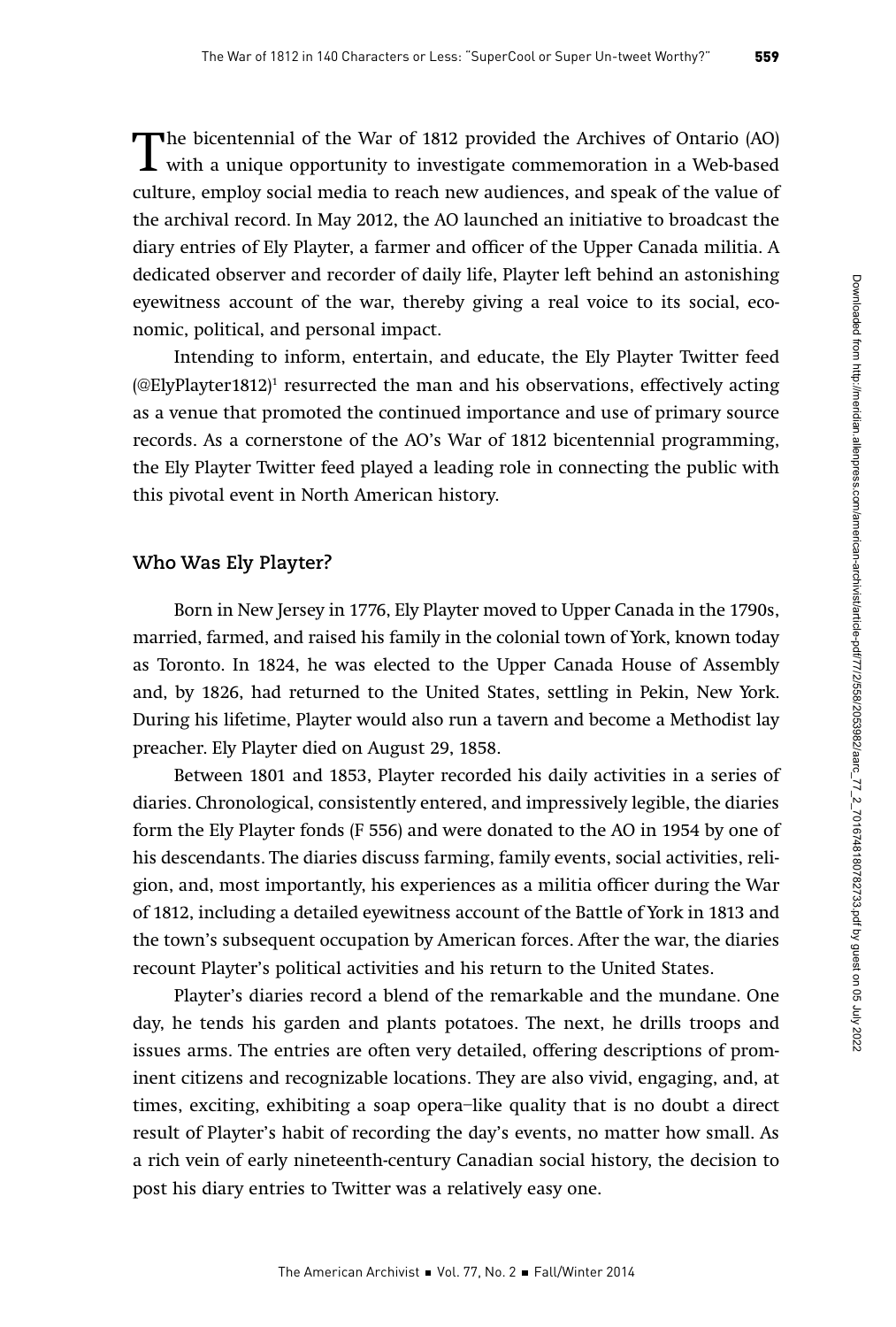FIGURE 1. This is a page from the Ely Playter diary, July 1811-October 1812. Ely Playter fonds, F 556-0-0-7, B299740, Archives of Ontario.

#### **The Inspiration**

While searching for ways to commemorate the War of 1812 and promote our collections to new audiences, we turned to social media. The success of the AO's institutional Twitter feed (@ArchivesOntario)<sup>2</sup> led to the idea of tweeting from the point of view of a historic figure, thereby providing a real voice to the events and outcomes of the war. Using Twitter could allow us to create a dialogue between a historical observer and a modern audience, thereby cultivating interaction between the past and the present.

The Twitter feed was also partially inspired by the events of the 2011 Arab Spring, in which journalists and citizens used social media prominently to transmit on-the-ground reporting of the various conflicts. We thought that if we could locate eyewitness reports of the War of 1812 in our collection, we could draw parallels with the war reporting of today and how, historically, ordinary citizens have faced extraordinary circumstances.

Our initial idea was to create multiple Twitter feeds to document the war from as many perspectives as existed in our collection (e.g., militiamen, farmers, women, pacifists, First Nations). We targeted a number of collections for closer examination but found that almost all lacked sufficient content to sustain a single narrative. We also discussed the idea of creating composite Twitter feeds but decided that the words of one individual would provide better continuity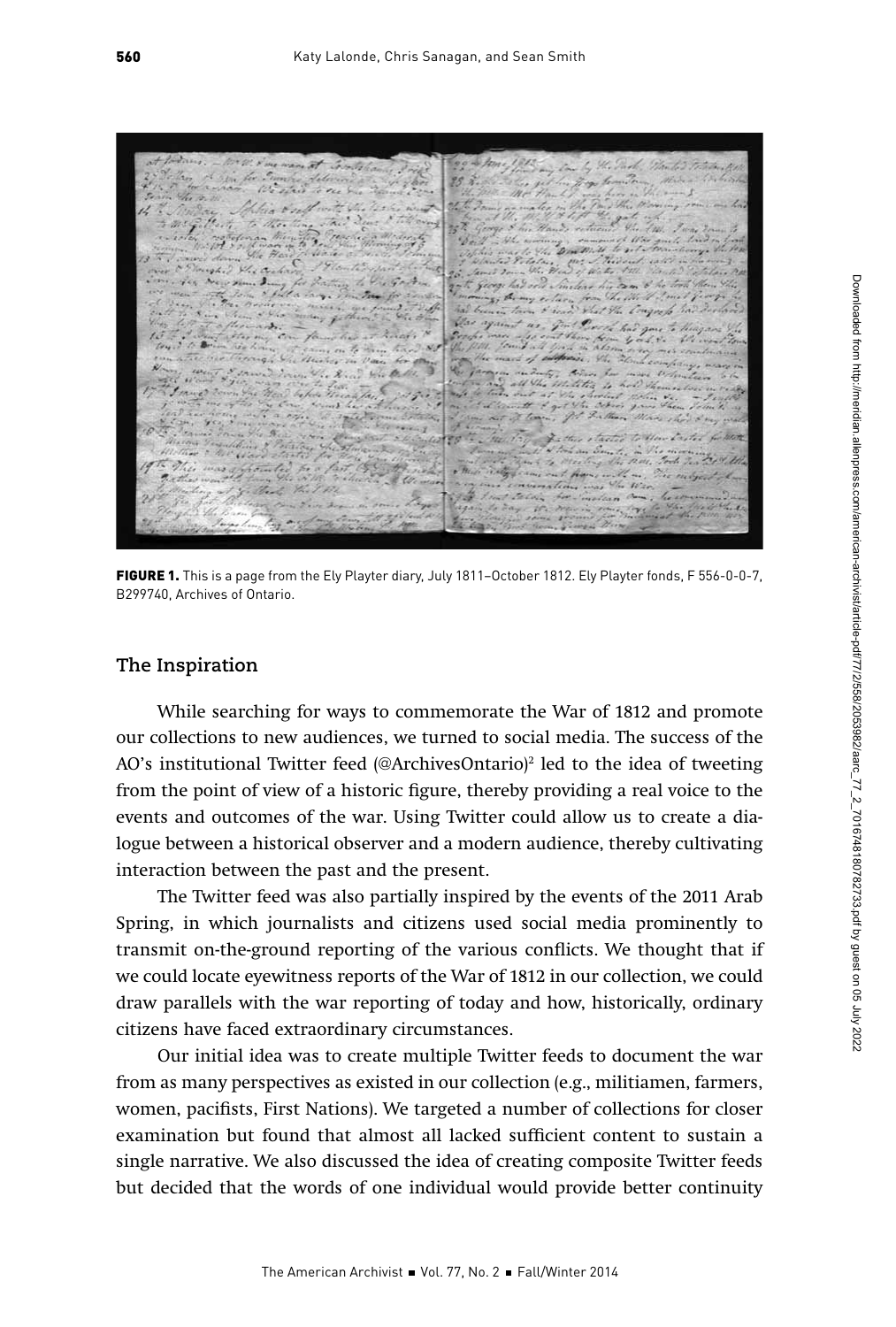and impact. In this regard, we were fortunate that the Playter diaries presented themselves as Twitter-ready.

We fully expected to encounter Twitter feeds dedicated to commemorating the War of 1812 but were surprised (and happy) to find that none were taking a similar approach. Some presented historical sources in much the same chronological manner, but none were using primary source materials. Instead, the feeds we found were using secondary sources such as newspapers. Our approach was therefore unique; Playter's observations offered an emotional, candid, and personal account of the war in contrast to the edited, official historical record.

# **Why Twitter?**

Tweets are succinct and immediate, feeding society's current appetite for constant information flow. Seeing how Twitter has developed as a recognized news source made us wonder what it would have been like to tweet the events of the War of 1812. Today's immediacy did not exist then. News of the signing of the peace treaty in 1814 and its ratification by the U.S. Senate did not reach New Orleans in time to prevent the final major engagement of the war, which took place on January 8, 1815. The Battle of New Orleans is now considered one of the greatest American land victories of the war. In the modern age, such an information delay would never occur. The opportunity to take a modern approach to the reporting of a historic conflict was enticing, both as a tool for commemoration and as an occasion to cultivate new archival users—those who were more likely to check their Twitter feeds than to walk through our front doors.

Using Twitter would provide us with a viable means of reaching younger audiences. One of the primary goals of this project was to include it in our educational programming. Playter's Twitter feed was an integral part of our on-site workshop, "Tweeting the War of 1812,"3 which was created for students in grades 7 through 10 and invited them to create comic book pages for one or more of Playter's tweets. The Twitter feed was also central to our online resource kit, "Tweeting the Past,"4 which was created for grade 7 teachers and intended as a means of inviting students to learn about the War of 1812 by following the feed. Our intention was that students would find Playter's story interesting and invigorating, thereby helping to promote the importance of the archival record and, by extension, archives themselves.

The project offered many platform-specific curatorial challenges. Should the diary entries be posted verbatim or should we edit them for the sake of the linguistic leanings of a modern audience? Should we interact with our Twitter followers (in the guise of Ely Playter) and respond to any direct questions, or should we remain silent and forgo any potential misrepresentation? Finally, would a tweet maintain the historical authenticity for which an archives strives?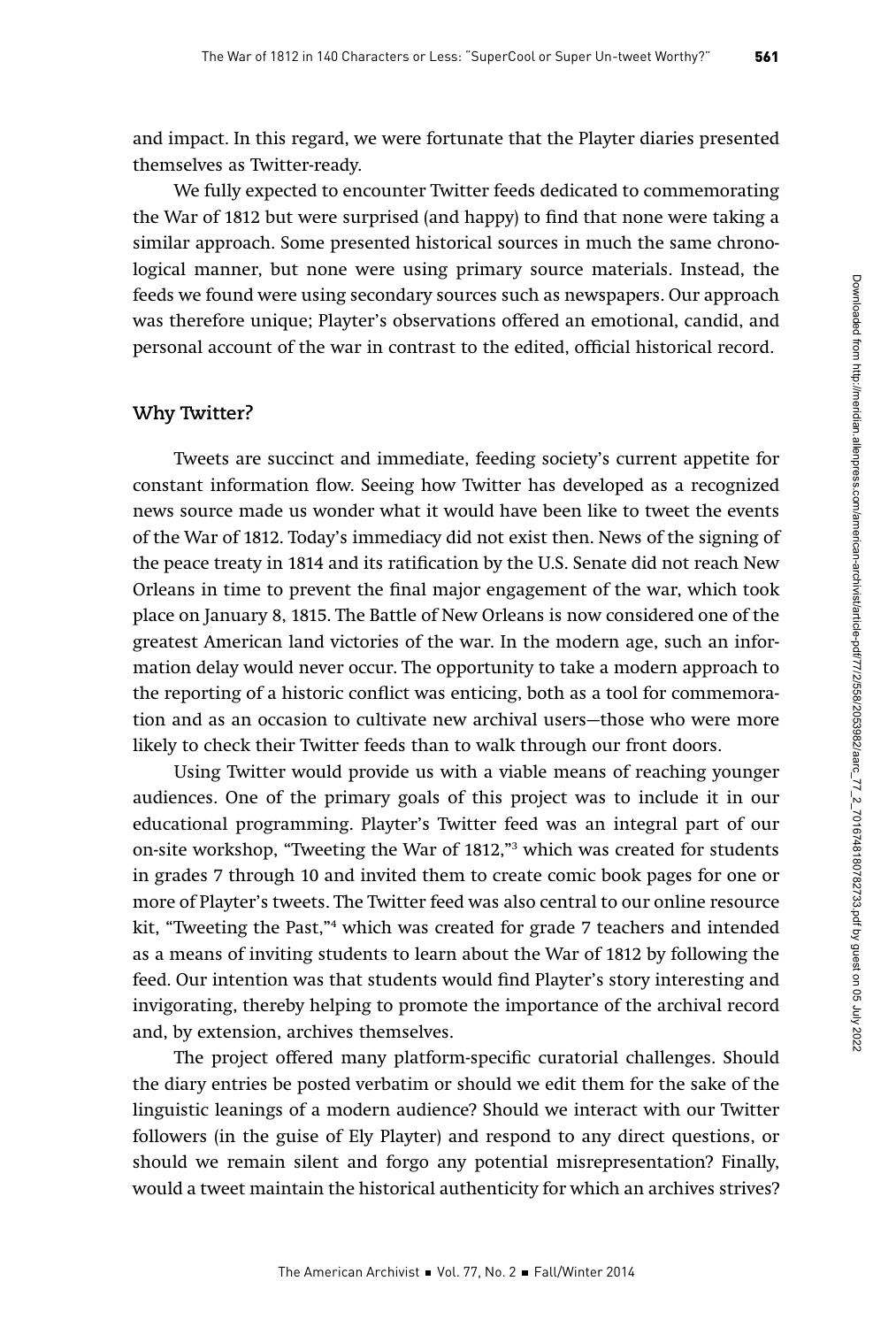#### **Twitter Use by Archives**

The AO is certainly not the first archival institution to employ Twitter as a means of connecting with its users. However, academic literature on the subject of the use of Twitter by archives is relatively sparse. Adam Crymble's "An Analysis of Twitter and Facebook Use by the Archival Community" examined fifty-five institutional Twitter accounts over a period of thirty-three days and found that overwhelmingly, the primary motivation behind using Twitter was the promotion of archival holdings, services, or events.<sup>5</sup>

Sean Heyliger, Juli McLoone, and Nikki Lynn Thomas's "Making Connections: A Survey of Special Collections' Social Media Outreach" discovered that Twitter was predominantly used to post event announcements as well as digitized items and collections. Tellingly, 82 percent of respondent repositories identified Twitter as a positive tool for increasing awareness of collections and highlighting materials.6 While our goals were similar, we looked to move beyond the archives and allow Ely Playter to speak for himself.

In her article, "What Is the Meaning of Archives 2.0?," Kate Theimer also identified the value of Web 2.0 applications such as Twitter as tools for attracting archival users, sharing collections, and interacting with audiences. In her opinion, archivists should use technology to actively engage their users and advocate for their profession, rather than play the passive (and more traditional) role of gatekeeper and/or information custodian.7

Lastly, Andrea Medina-Smith's case study, "Going Where the Users Are: The Jewish Women's Archive and Its Use of Twitter," highlighted challenges to Twitter use by archives, namely, that in terms of outreach goals, the platform is by no means a panacea, simultaneously connecting, resonating, and invigorating intended audiences. Instead, it is one of many assets archives can use to interact with users and promote awareness.8 As our analysis will show later in this article, our project supported this finding well.

The existing literature highlights why archives are using Twitter and how archives are using Twitter, but there is little discussion or analysis on specifics such as what types of archival records have been posted to Twitter (e.g., diaries, photographs, letters) or what the reception of these initiatives has been. An overview of Twitter-specific archival projects would have helped shape the framework and strategic goals of the Ely Playter Twitter feed, as well as provided food for thought in relation to the challenges of sharing primary source records through this specific social media outlet.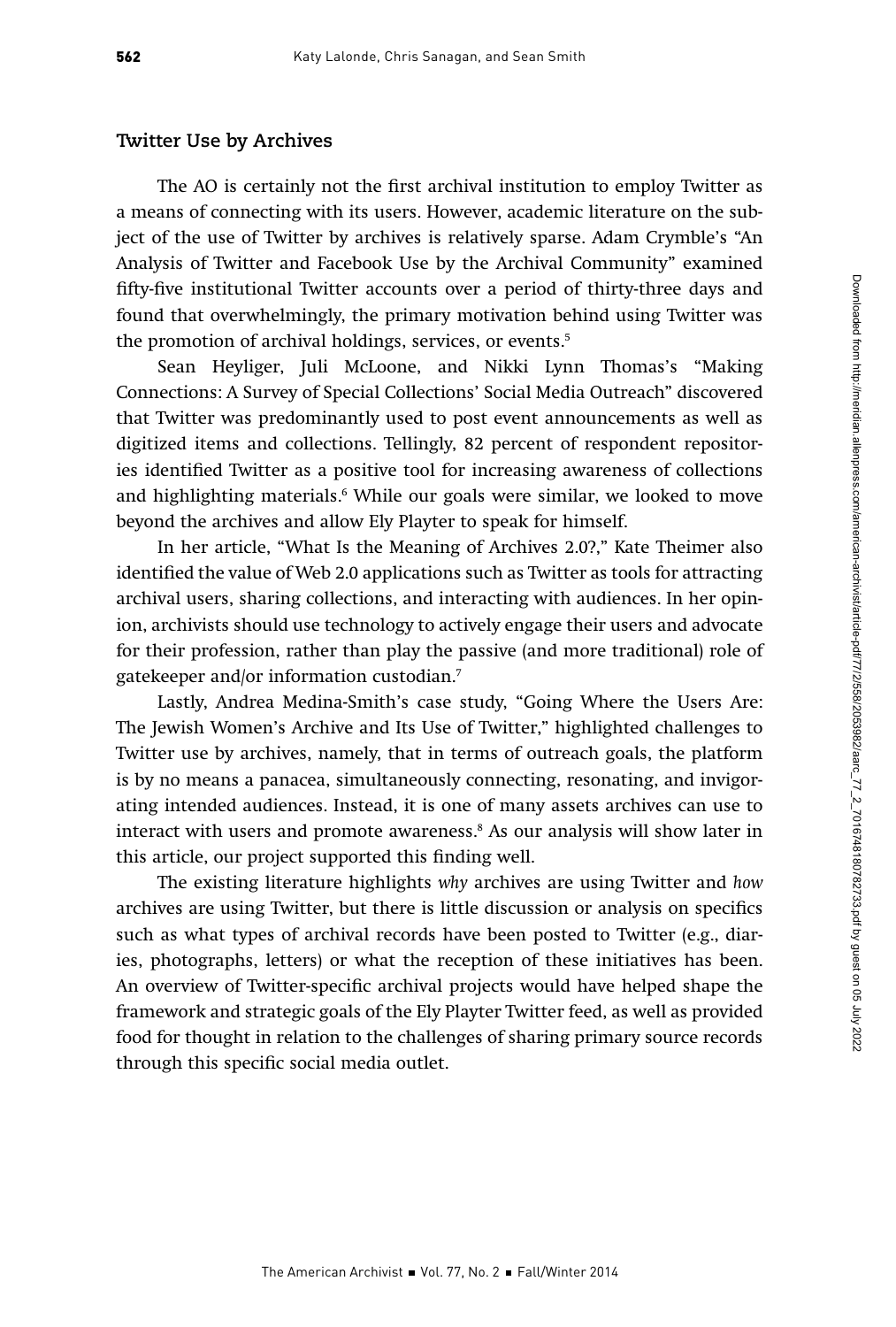# **How We Did It**

We entered into the project with one calendar year in mind, but did not schedule one year of tweets at the outset. The project itself ran from May 2012 to June 2013. We transcribed, created tweets, and met roughly once a month to review content and schedule the tweets for posting on @ElyPlayter1812 using Hootsuite to facilitate posting.9 In addition, we digitized the diaries and posted images of the diary pages at the appropriate time to connect our audience with the primary source from which the tweets were taken. The digitized images were useful in responding to reference inquiries related to Ely Playter.

When he wrote, Playter recorded an entry in his diary nearly every day. However, gaps in the diaries appear, sometimes for many months at a time. For example, there are no entries from October 1812 to April 1813. This meant it would be very difficult to post each entry on its two-hundred-year anniversary date. We decided that we wanted the bulk of his war-related tweets to occur during the school year (September to June) to tie in with our educational programming. Launching the Twitter feed in May 2012 gave us a few months in which we could select from Playter's pre-1812 diaries and provide our followers with background on his life in Upper Canada. Similarly, we allowed for a period of two weeks at the end of the project to tweet about significant events in his life after the war. It should come as no surprise that the project's final tweet was the announcement of Playter's death.

Although many of Playter's diary entries were brief, not all fell within Twitter's 140 character limit. This meant that we had to be creative in presenting them to our audience. In some cases, we edited diary entries for brevity; in others, we decided to create multiple tweets for a given day to present the entry in its entirety. We also decided to remain silent and not answer any direct questions, thus maintaining the authenticity of the project as a venue for sharing a singular voice from the past.

Generally, we aimed for an average of one to three daily tweets from @ElyPlayter1812; however, this proved to be somewhat of a challenge during key periods in the history of the War of 1812 when his diary entries became more fulsome. Playter's entries for the Battle of York (April 27, 1813) and the American occupation in the days thereafter were several thousand words in length. Noting that his accounts were incredibly detailed and probably represented the single best source of the days' events, we decided that we would tweet more rather than less to capture as much of their essence as possible, even if that meant tweeting fifteen times in a day.

Occasionally, we tweeted a historical interjection to provide context for our followers. As a group, we decided when it would be appropriate to add information to the tweets and included it as an editor's note (e.g., "Ed. Note: War is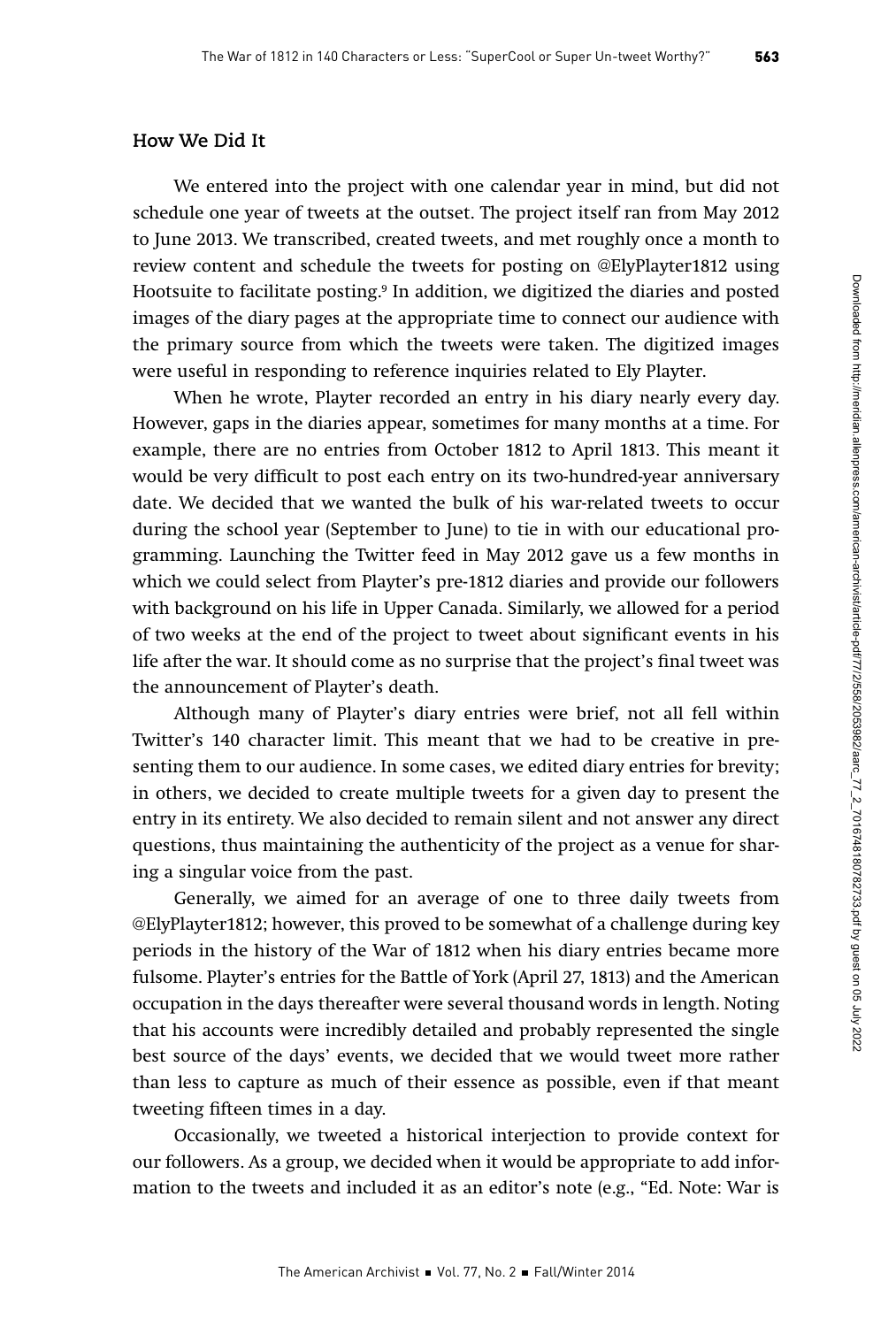

FIGURE 2. This is a screenshot of the Ely Playter Twitter account.

declared on 18 June 1812"). These were clearly indicated and kept to a minimum. We aimed to present the diaries without editorializing to allow Playter to speak for himself.

We developed a page on the AO's website to introduce the project, provide a curatorial statement, and link to the archival description for the Ely Playter fonds. We also provided links to information on educational programming related to the project. The Twitter feed was promoted in an opportunistic manner, largely via email and word of mouth. In addition, we conducted a podcast interview for Canada's History,<sup>10</sup> wrote articles about the project for Canadian archival listservs and for publication, $11$  and presented the project at the annual conferences of the Archives Association of Ontario and the National Council on Public History.

## **Measuring the Success of the Ely Playter Twitter Feed**

It is difficult to gauge the overall efficacy of the project and to determine precisely how people interacted with the Twitter feed. With limited statistics available to us, much of our analysis of the project's success is based on simple observation and through email conversations with users. Some posted their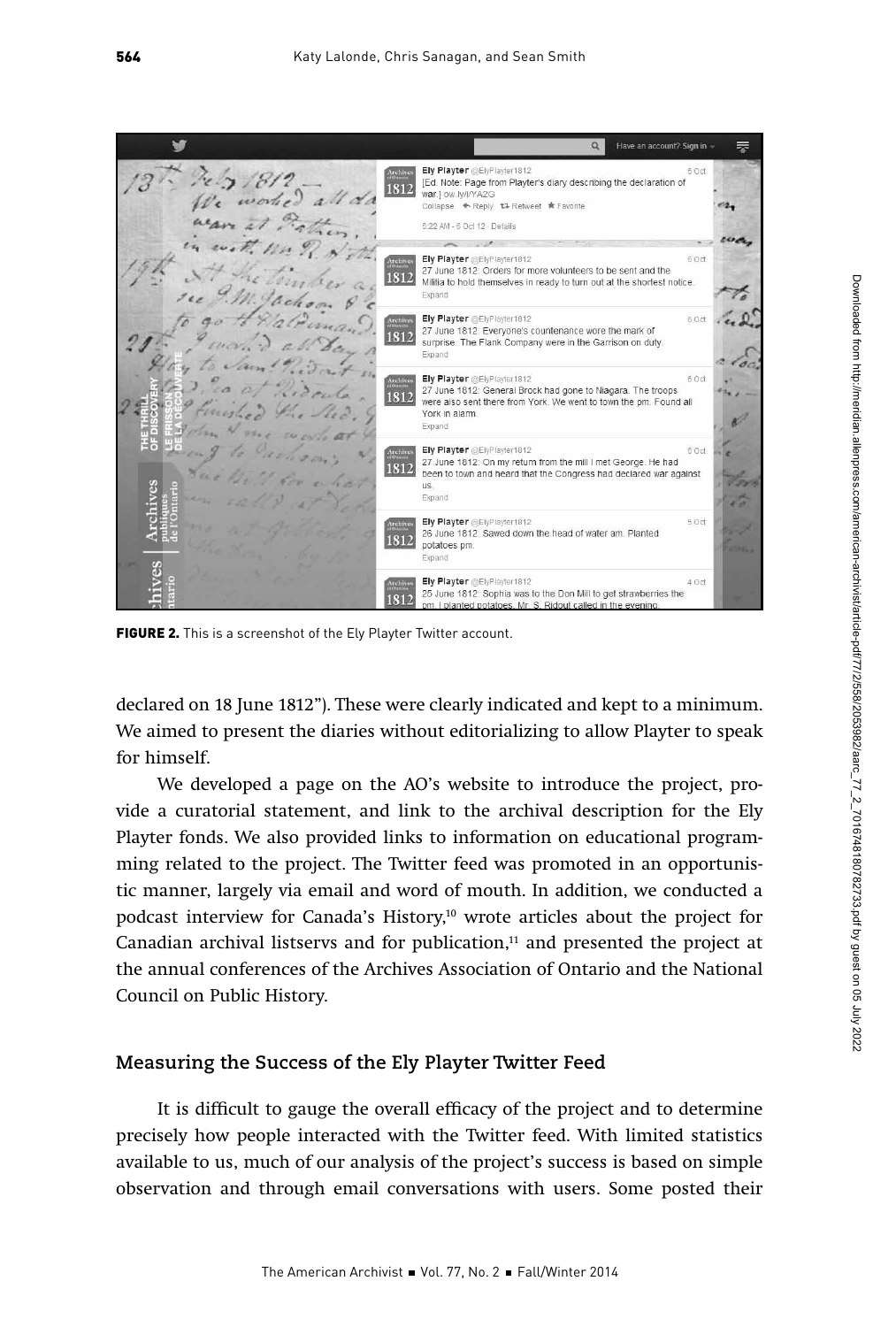thoughts directly to @ElyPlayter1812. "SuperCool or super un-tweet worthy?" was a particularly memorable comment. Others mentioned how the Twitter feed brought Playter "back to life" and was an example of how "Twitter can be used to its fullest." At the project's completion, we had 408 registered followers, but were unsure how many additional followers may have simply bookmarked the page and visited it regularly.

The Ely Playter Twitter feed attracted numerous followers who seem to have created Twitter accounts for the sole purpose of following it, thus confirming the public's interest in a project of this nature. Our institutional Twitter feed has over two thousand followers, but the Ely Playter Twitter feed appeared to attract a set of followers distinct from those, perhaps as a result of its specific subject matter. People interacted with Ely Playter as we hoped. His tweets were retweeted and followers seemed to tweet about him. Even after the last tweet, we are still attracting new followers.

The project was successful in its goal of cultivating new users for the Archives of Ontario. It attracted a broad range of individuals and groups including government employees, heritage organizations, archives and museums, local politicians, genealogists, academics, students, corporations, associations, 1812 enthusiasts, and private citizens. It attracted followers from across Canada, the United States and, to a lesser extent, Europe and Australia. One of our most devoted followers (based on the number of retweets) was from New York City. Followers were, in effect, accessing, using, and sharing archival records on a daily basis, without coming close to our reading room in Toronto, Ontario.

The Twitter feed was also an integral part of our educational programming. We timed the release of the War of 1812–related tweets to correlate with the school year, so that teachers could make use of our resources when teaching about the war. During the 2013 calendar year, our workshop, "Tweeting the War of 1812," constituted 20 percent of our on-site programming. This special programming also complemented five other War of 1812 resource kits designed for grades 7 and 12 that are currently available on the AO's website,<sup>12</sup> including the "Tweeting the War" resource kit. In total, the Playter Twitter feed reached over twelve hundred students through educational programs in the 2012–2013 school year. Our on-site programming was offered until June 2014.

Anecdotally, the Ely Playter Twitter feed was also used by some university professors as part of their studies. One went so far as to offer that "students will probably follow [it] more than they will any textbook." The Canada's History education resources page included the "Tweeting the Past" lesson as well.<sup>13</sup>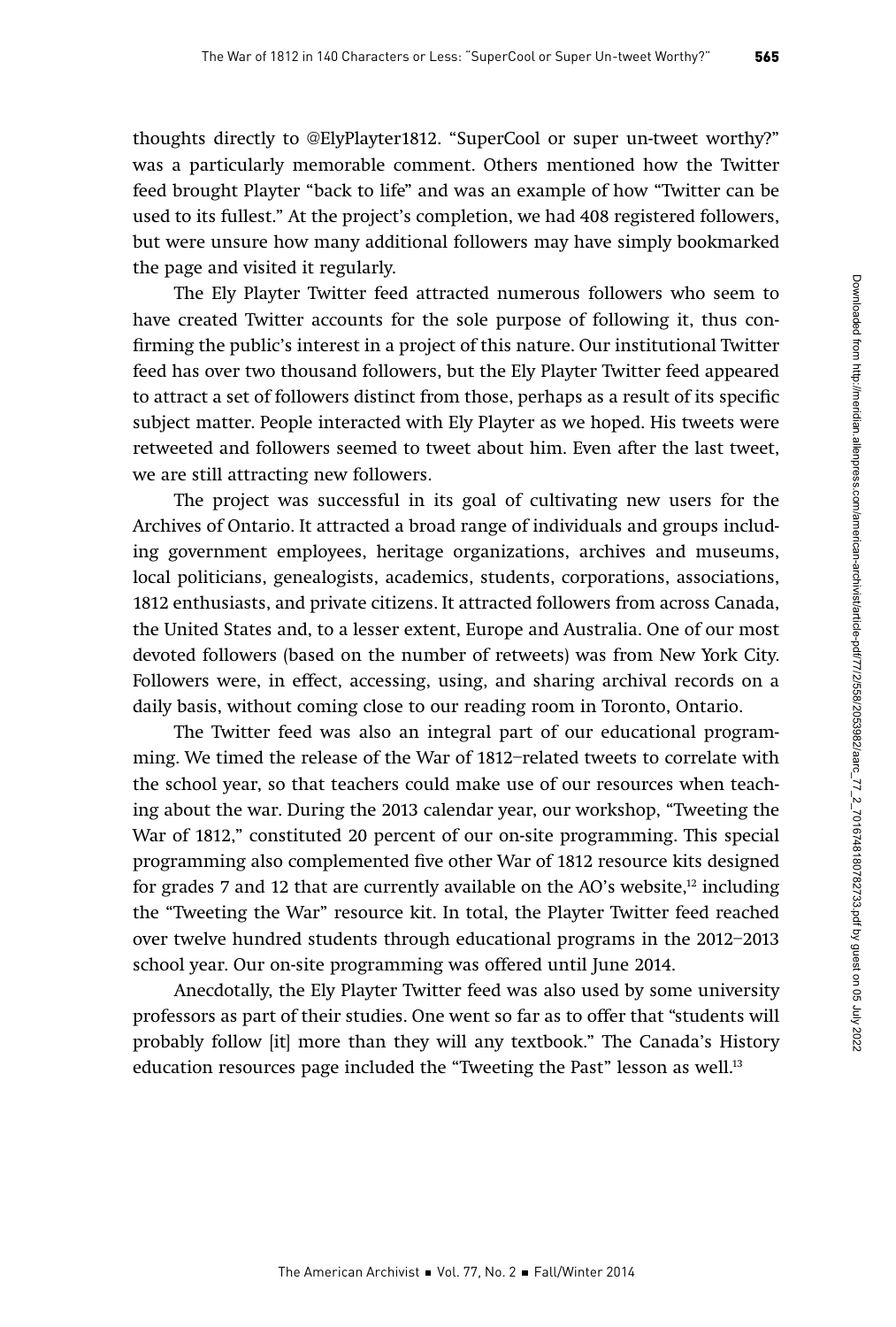#### **Lessons Learned**

We wanted to bring the past into the present through the medium of Twitter and, in doing so, made curatorial choices, some of which may have affected the outcome of the project. We chose intensity over immediacy and decided to contain the project within a calendar year and therefore compressed several years of Ely Playter's life into one. We could have tweeted on the anniversary day for each diary entry, but the project would have then become a multiyear project and the Twitter feed would have contained significant gaps. Choosing to tweet for one year allowed us to create a complete narrative arc, even if it meant we were out of sync with key anniversary dates.

In promoting the project, we adopted an "if you build it, they will come" approach and decided to let the Twitter feed find its own followers. Links to the Twitter feed were also posted frequently on the AO's institutional Twitter feed; however, we could have actively sought out partners ahead of time to coordinate 1812 initiatives. Furthermore, we could have actively tweeted at our 1812 partners and done more to push the conversation, at the risk of compromising the integrity and authority of @ElyPlayter1812.

In terms of our educational programming, the project team discovered some challenges and limitations, many of which we did not anticipate. For example, we were under the impression that educators would be excited to have these materials available to them; however, our decision to focus on a diverse audience meant that the Twitter feed may not have proven as useful to teachers as we hoped. The Twitter concept was a valuable asset to our on-site educational programming, but if we really wanted teachers in classrooms to embrace the project, we might have been more successful if we had picked a subset of tweets and timed them according to a specific teacher's needs. Since our intended audience was more widespread, the timing of our tweets was not necessarily in sync with the needs of educators.

Similarly, we discovered that Twitter itself has some inherent limitations. For example, it may best be suited to mobile devices, yet not everyone owns one or is comfortable with using one. Also, not everyone interested in the project was interested in Twitter. They may have marked the page as a favorite and checked it daily, but we had no way of knowing. We tweeted daily, sometimes three or four times, which could have led to some "tweet-ennui." Finally, the content did not lend itself to the true interaction intended by Twitter. How do you speak to someone who has been dead for two hundred years?

In the end, we had to accept that the subject matter itself may not have been to everyone's liking or understanding. Ely Playter, life in early Upper Canada, and the War of 1812 simply do not have the mass appeal of other Twitter subjects. Impressively, the Real Time World War II Twitter feed (@RealTimeWWII)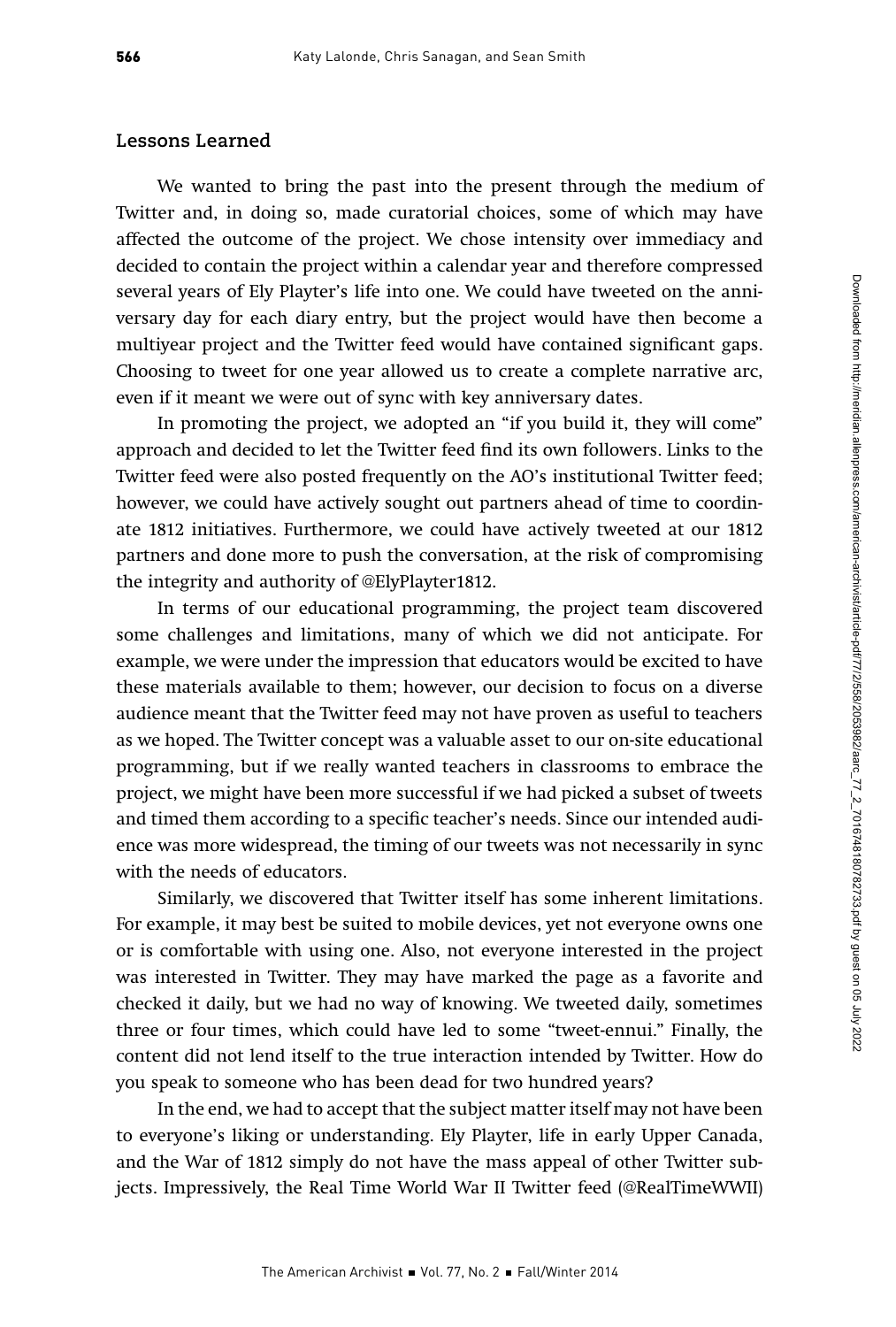has over 296,000 followers.<sup>14</sup> However, from an institutional perspective, the project was a success. It promoted the AO and its collection to a number of new audiences. The challenge for us will be to maintain that interest now that this particular project has come to an end. Does starting a new Twitter project (for example, the First World War) mean starting from scratch, or can we build on the base of followers already in place as we continue to explore ways of using social media?

### **Conclusion**

Using social media to share archival records may not replace visiting an archives, but tweeting the diaries of Ely Playter was a worthwhile experiment and one that enjoyed a certain degree of success. Numerous Twitter feeds were dedicated to the War of 1812, but none tweeted from the unique perspective of a war participant and an actual eyewitness. The Twitter feed was intended to provide access to original and authentic historical records in a new and original way and, by extension, promote the importance of archives and primary source records. We ultimately wanted to incite, entice, and invoke the historical imagination as well as explore commemoration in a Web-based culture. We believe we were successful in meeting our objectives.

We intended to start a conversation with the past and we did. Still, the project raises a number of questions for archival institutions concerning the use of social media for sharing archival records. Most important, despite the success of the project in achieving most of its goals, the question remains whether we managed to impress upon our followers the important role that archives play in preserving the voices of the past.

# **NOTES**

- <sup>1</sup> Ely Playter, Twitter feed, https://twitter.com/ElyPlayter1812.
- <sup>2</sup> Archives of Ontario, Twitter feed, www.twitter.com/ArchivesOntario.
- <sup>3</sup> Ontario Ministry of Government and Consumer Services, Archives of Ontario, "Tweeting the War of 1812, Grades 7–10," http://www.archives.gov.on.ca/en/education/workshops\_tweeting.aspx.
- <sup>4</sup> Archives of Ontario, http://www.archives.gov.on.ca/en/education/pdf/Gr7\_1812\_Tweeting.pdf.
- <sup>5</sup> Adam Crymble, "An Analysis of Twitter and Facebook Use by the Archival Community," Archivaria 70 (2010): 125–51.
- <sup>6</sup> Sean Heyliger, Juli McLoone, and Nikki Lynn Thomas, "Making Connections: A Survey of Special Collections' Social Media Outreach," The American Archivist 76, no. 2 (2013): 374–414.
- <sup>7</sup> Kate Theimer, "What Is the Meaning of Archives 2.0?," The American Archivist 74 (Spring/Summer 2011): 58–68.
- <sup>8</sup> Andrea Medina-Smith, "Going Where the Users Are: The Jewish Women's Archive and Its Use of Twitter," in A Different Kind of Web: New Connections between Archives and Our Users, ed. Kate Theimer (Chicago: Society of American Archivists, 2011): 65–73.
- <sup>9</sup> Hootsuite, https://hootsuite.com/.